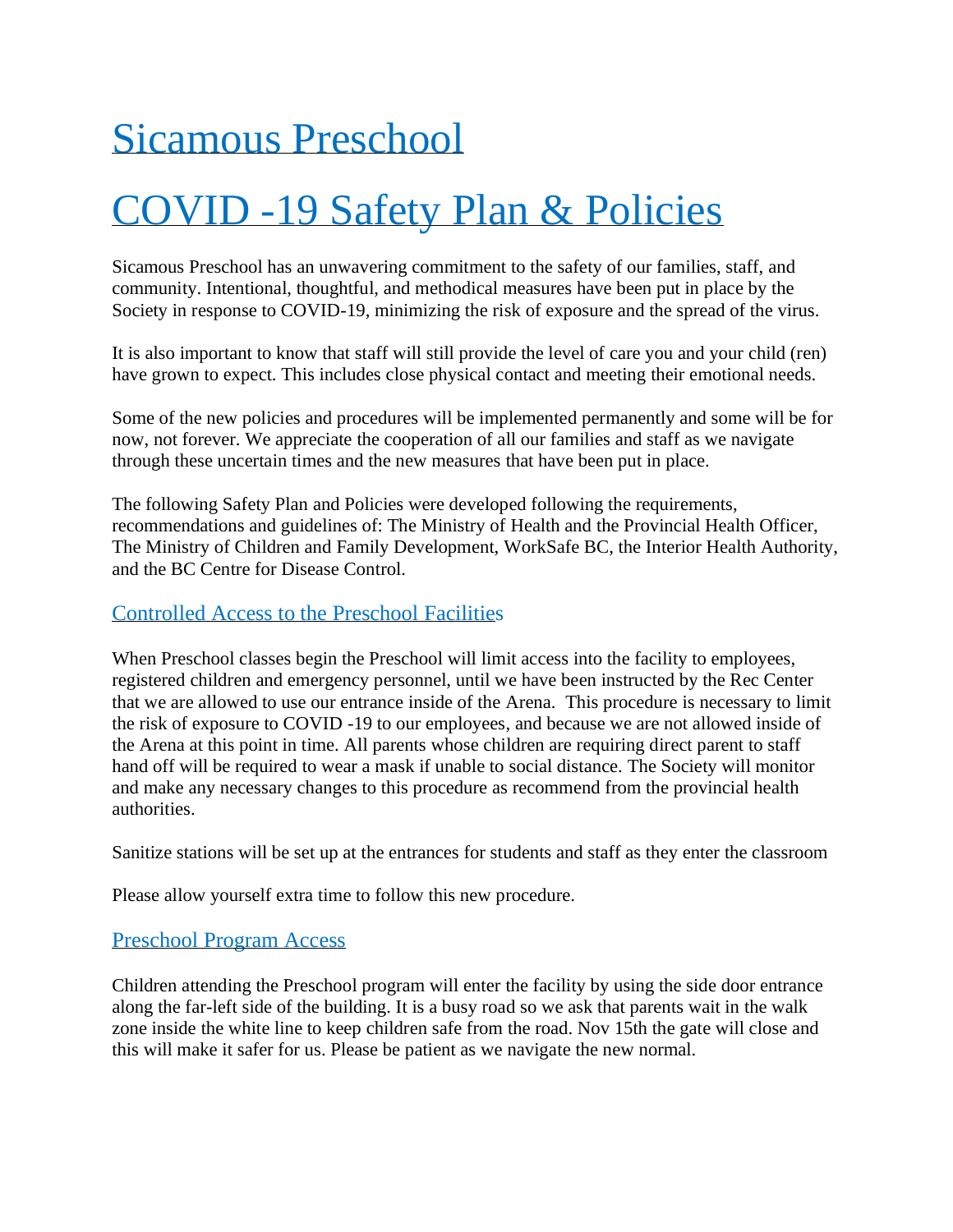Drop off - Waiting & drop for preschool is done outside with physical distancing in mind. A staff member will greet your child at the outside door and conduct a health check-in with parents (see Health Requirements Policy) A staff member will be inside to assist your child if needed putting away their items and supervise children washing their hands.

Pick up - If the children are outside playing parents are to wait outside of fence perimeter at the park your child will be brought to the gate. Parents please ensure you are keeping the recommended 2 meters space between yourself and staff or any other parent. If the children are inside at pick up time please wait outside with physical distancing in mind and wait for our preschool classroom door to open. The child will wash or sanitize their hands before leaving the facility. Staff will take the responsibility to ensure each child is safely walked to you in designated area behind white line across the road.

# Daily Health Requirements

Staff and children are not permitted to enter the facility if they are sick, even if their symptoms resemble a mild cold.

It is required that parents assess their children daily for symptoms of common cold, influenza, COVID-19, or other infectious diseases prior to arriving at the Preschool facility. Staff will also be required to perform a self-check for these symptoms, at home, prior to arriving at work. The staff member who is greeting the children will ask a few standard questions to the parent and visually inspect the child for any signs of illness. A no-touch thermometer will be available if needed. If your child (ren) displays any signs of illness and/or you cannot confirm verbally that they are symptom free, you will be asked to take your child home.

Staff will also undergo a daily health check before being able to enter the facility.

## Illness Protocols

If your child (ren) or the person bringing them to Preschool is unwell, you must stay home!

A) Administering Medication – if your child (ren) requires prescription medication to be administered while attending the facility, you are required to fill out a medication form. All medication must have a pharmacy label adhered to it and must be given to a staff member; it is not to stay with the child.

B) Illness – for the protection of all children and staff, a child who is displaying signs and/or symptoms of illness or cannot fully participate in regular activities will not be permitted to attend the preschool programs until they are symptom free for 48 hours. If your child (ren) becomes ill or displays any signs or symptoms of illness while attending programs, your child will be required to be picked up immediately.

C) Contagious or Infectious Disease – parents are required to inform the preschool of a positive medical diagnosis of any communicable disease. The child may not return to the centre unless management has received a notice of clearance from a doctor.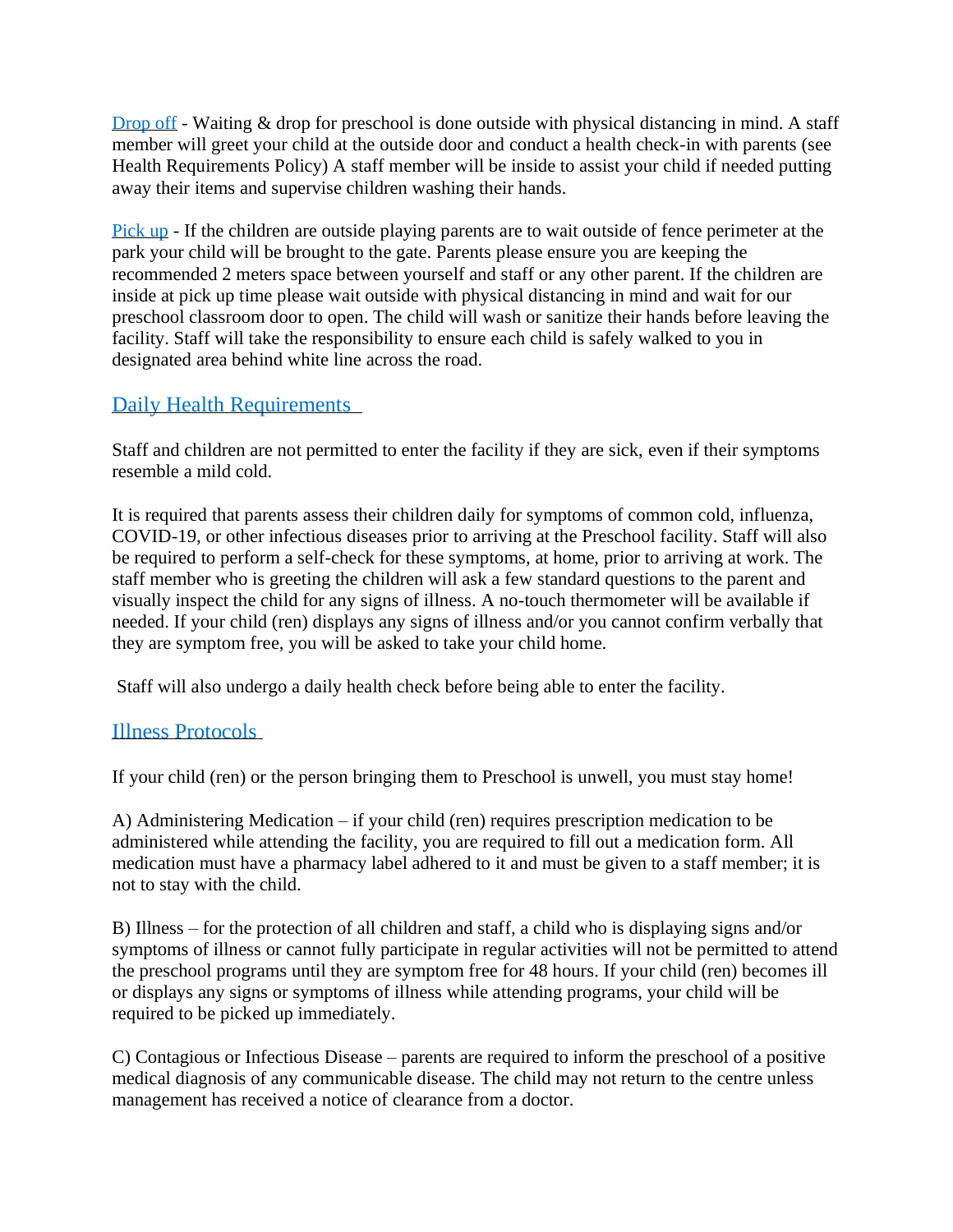The preschool is supporting staff during this time to ensure the health and safety of all at the Preschool. We are implementing temporary additional sick time benefits to ensure the staff do not feel pressured to come to work if they are unwell. Staff also must be asymptomatic for 48 hours prior to returning to work. To ensure staff are mentally healthy to be at work, resources and literature have been provide to them.

# COVID-19 Protocols

People with COVID-19 have a wide range of symptoms; everything from mild to severe illness has been reported. Symptoms appear 2-14 days after exposure to the virus. The following symptoms may be present in someone who has contracted the disease: fever, chills, cough, shortness of breath/difficulty breathing, sore throat, muscle pain, loss of taste or smell, headache, and occasionally gastrointestinal symptoms have been reported.

Within childcare settings, children and staff will often have influenza or other respiratory viruses with symptoms like COVID-19. It is for this reason that children and staff are not permitted to enter the facility and required to stay home when sick.

If a child develops COVID-19 symptoms while at the centre, a procedure has been put in place to isolate the child with one staff member who is wearing appropriate PPE and immediately call that child's caregiver for pick up. Once the child has left the facility, proper and thorough cleaning procedures will take place to mitigate the risk to other children and staff. If your child is exhibiting these symptoms, we will require a doctor's note prior to the return to the centre, and also that your child is symptom free for the 48-hour period.

If a confirmed infected person has been in any of our facilities, the society will coordinate with local health officials and immediately notify Interior Health Licensing. These officials will determine the appropriate course of action for our facilities and programs, which may include a temporary closure.

## Conditions which Require Children to be Excluded from Child Care Facilities:

There is zero tolerance for bringing sick children to Preschool. Parents are expected to assess their child daily before dropping them off to ensure they are well and have no signs or symptoms of illness and can participate in Preschool activities.

Some of the conditions that will require your child to stay home are as follows.

1. PAIN – any complaints of unexpected or undiagnosed pain.

2. An ACUTE COLD with any one or more of the following: fever, runny nose and /or eyes, coughing or sore throat.

3. DIFFICULTY IN BREATHING – wheezing or an ACUTE PERSISTENT COUGH.

4. FEVER (99F or 38C)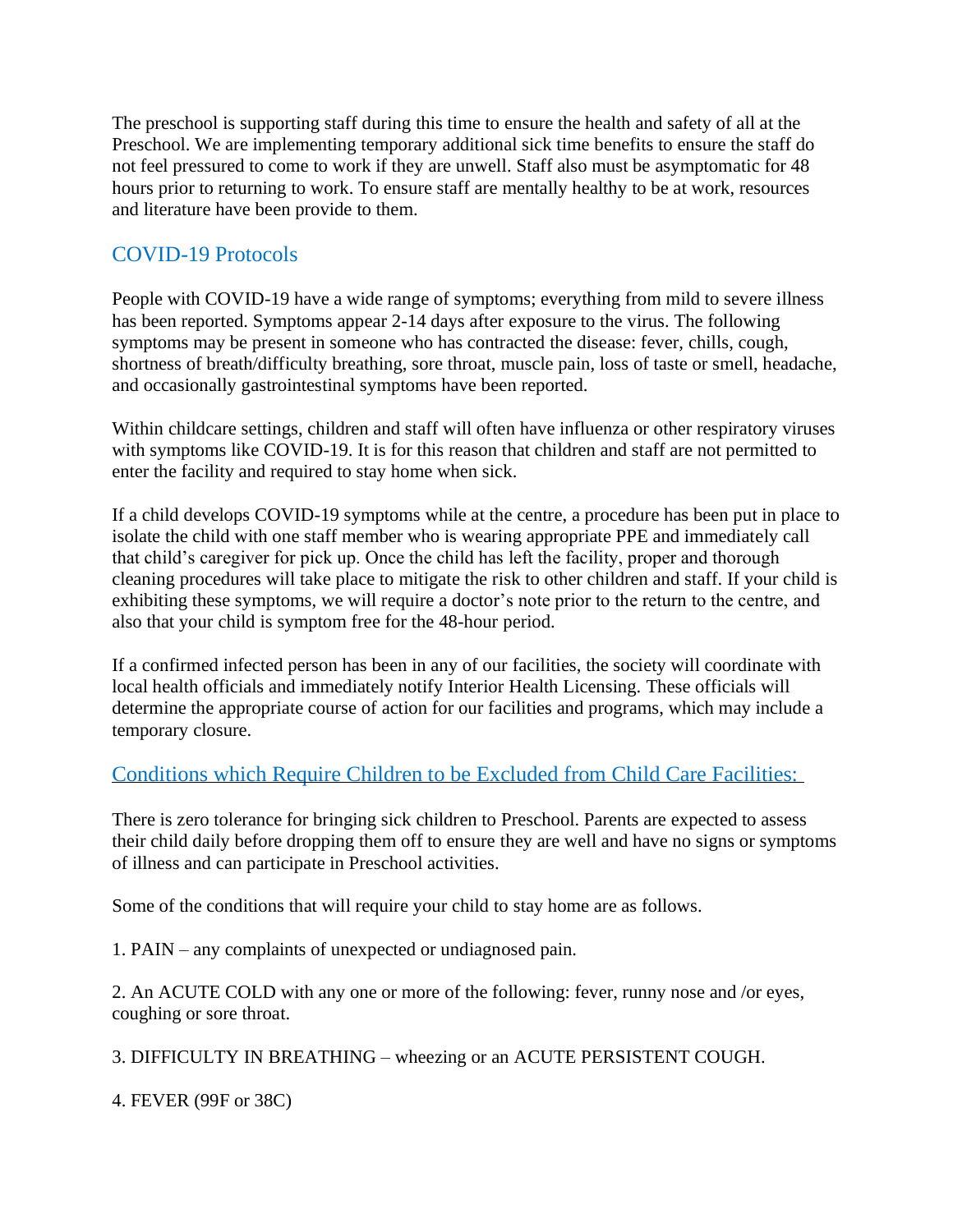A child who requires Tylenol or other fever reducing medication is not to attend Preschool. A child's temperature needs to be normal for 48 hours before returning to the Preschool.

5. SORE THROAT or trouble swallowing.

6. INFECTED SKIN or EYES (conjunctivitis, pink eye) or an UNDIAGNOSED RASH – child will need Doctor clearance note to return.

7. DIARRHEA or loose stool These symptoms may indicate a bacterial or viral infection which is very easily passed from one child to another.

The child may not return until 48 hours after their last symptom.

8. NAUSEA & VOMITING may be an early sign of illness that require a physician's attention.

The child may not return until 48 hours after their last symptom.

9. SEVERE ITCHING of body or scalp, including Head lice.

The child may not return until they have been treated.

10. Children with known or suspected COMMUNICABLE DISEASES e.g. Flu, measles, pertussis, etc.

SYMPTOMS MUST BE ABSENT FOR 48 HOURS BEFORE CHILD MAY RETURN TO CARE.

#### **Sanitization**

Staff already engage in frequent and thorough cleaning every day, using routine practices that follow regulation for cleaning, sanitizing, and disinfecting. Staff will increase cleaning and disinfecting frequently touched objects and surfaces throughout the day. All high touch surfaces will be cleaned with disinfectant during the day.

To reduce the risk of transmission, all toys and articles that cannot be properly sanitized will be removed from the environment. All other toys will be rotated daily to ensure everything can be disinfected at the end of the day. Each class will have a separate assortment of toys and supplies only available to the children attending in that class.

#### Physical Distancing

Physical/social distancing is challenging in a childcare setting and not practical for children or reasonable to ask them to do. Children with no symptoms will continue to be treated as we would typically care for a child.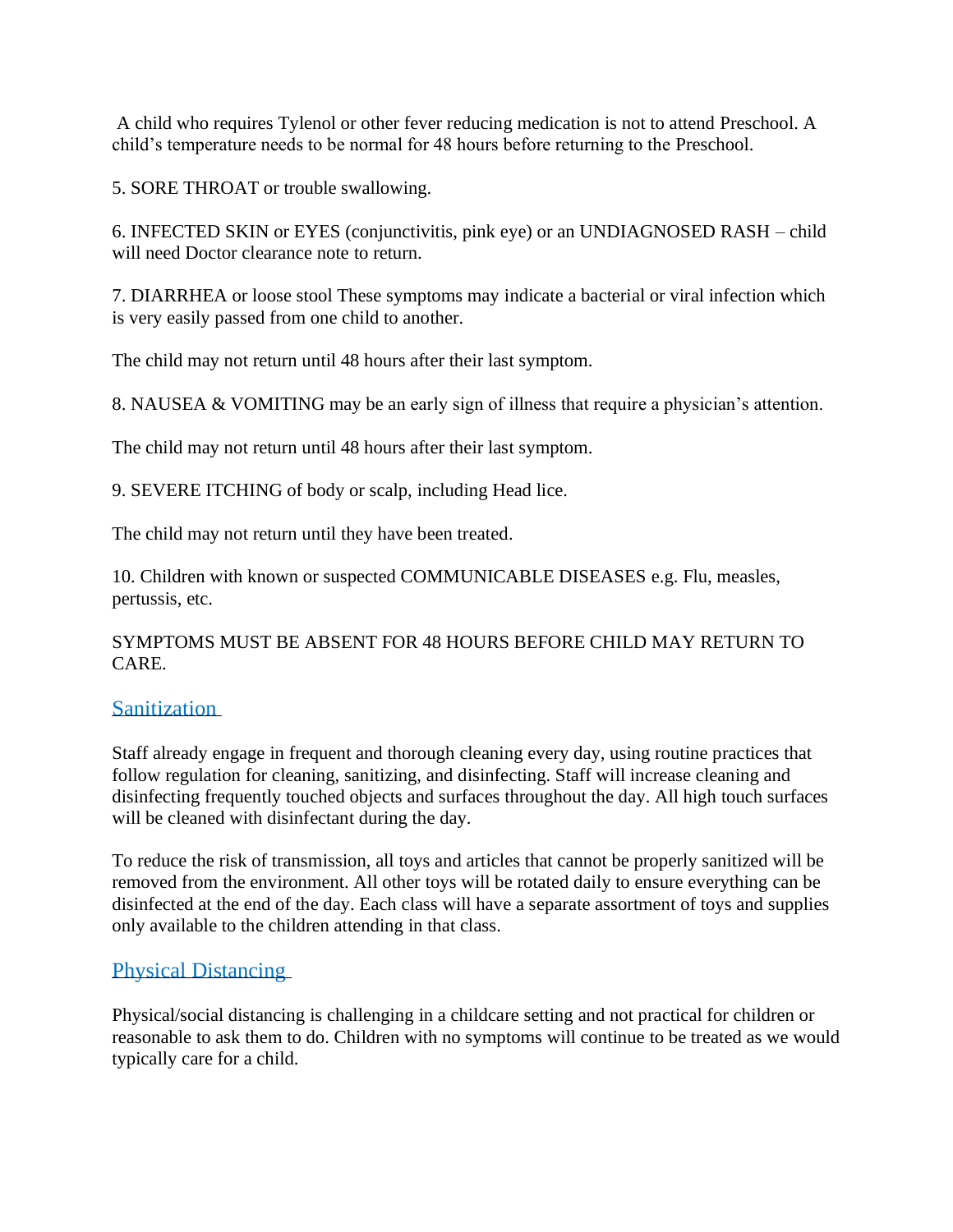Social distancing will be expected from parents dropping off their child (ren) and staff will do their best to keep the recommended 2 meters away from each other throughout the day.

Staff will role model social distancing and offer and prepare smaller group activities. Children will be spaced out as much as possible and spend more time outside (weather dependent).

### General Information

\*Hand washing with soap is still the single most effect way to reduce the spread of illness. Hand washing will occur at regular intervals during the day as well as after specific daily events. Staff will assist children that need help to ensure handwashing is done correctly.

\*Respiratory etiquette in the Preschool includes covering the mouth and nose during coughing or sneezing with a tissue or elbow and disposing of used tissues in the garbage can followed by hand washing. Children will be reminded not to touch their eyes, nose, or mouth with unwashed hands.

\*Children and staff do not and will continue to not share food, drinks, cups, facecloths, paper towel, and other personal items. Please send your child with a filled water bottle for snack as we will not be using water cooler to eliminate touching

\*Staff will continue to be sensitive to children's feelings, especially the new feelings that may arise due to family stress and the changes at the centre. Staff will support and listen to children and let them know they can ask questions and answer appropriately. All of this will be communicated to the parent.

#### Expectations of Parents and Staff

We understand that these are stressful times for everyone. Please practice kindness, respect and understanding to each other as we navigate through the new normal at the Preschool.

Staff are expected to treat all children, parents, and families with respect and in turn the society expects the same. The Society will not tolerate any inappropriate actions from parents or guardians that are directed towards management, staff, or other families. Please be reminded of the existing policy from the Parent Manual of parent expectations.

We appreciate your patience as we implement these new procedures. Our goal is to minimize disruption while at the same time keeping our families safe and healthy.

## Communication

If the current COVID-19 situation changes and it becomes necessary to update our procedures or close our programs temporary, we will notify parents by email.

As we move into this new normal at the centre, there will be some noticeable changes that parents should prepare their children for. These changes include the new drop off/pick up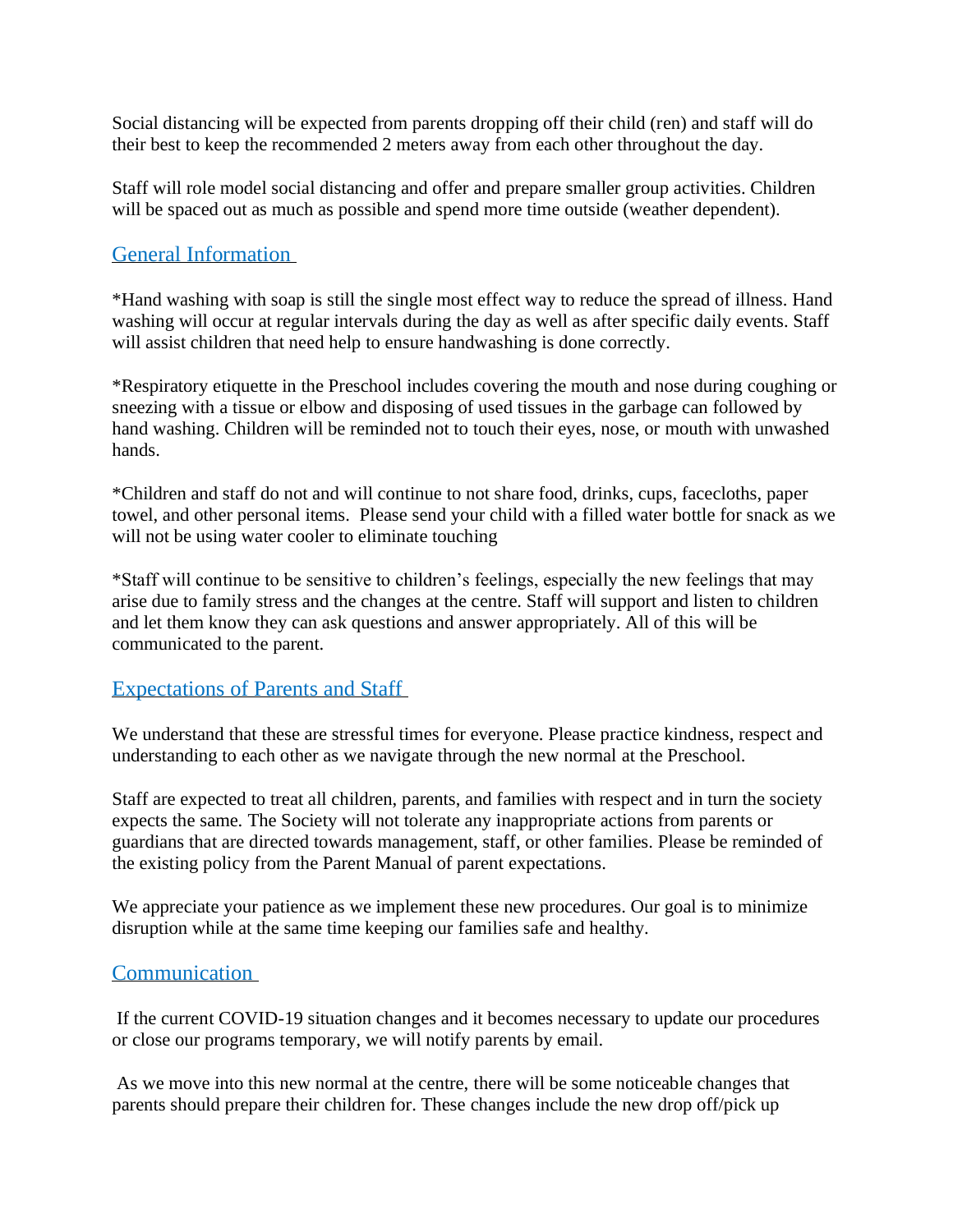procedure, smaller group activities, and the possibility of staff wearing masks and other personal protective equipment. Having a conversation with your child (ren) will help to make this transition easier for them.

We look forward to welcoming your children back in to the safe, nurturing, and educational programs you have all come to expect at Sicamous Preschool. Though things might look a bit different for now, our commitment to the Preschool families, our staff, and the health and safety of all has not changed.

Information & Facts for Parents provided by BC Centre for Disease Control/ BC Ministry of Health

## COVID-19 and Children

• COVID-19 virus has a very low infection rate in children. In BC less than 1% of children and youth tested have been positive. Most children are not at high risk for the COVID-19 infection.

• Children under 1 year of age and older children with immune suppression and medical complexity are considered more vulnerable and at a higher risk for illness

• Children who are considered more vulnerable can attend childcare. Parents and caregivers are encouraged to consult with their health care provider to determine if their child should attend childcare if they are uncertain.

• Children and youth typically have milder symptoms of COVID-19 most often presented with a low-grade fever and a dry cough. GI symptoms are more common over the course of disease, while skin changes and lesions, are less common.

• Many children have asymptomatic disease. However, there is no conclusive evidence that children who are asymptomatic pose a risk to other children or adults.

• Evidence indicates transmission involving children is primarily limited to household settings, and from COVID-19 positive adults to children. Most cases in children have been linked to a symptomatic household member.

\* Clusters and outbreaks involving children and youth are unusual and tend only to occur in areas where there are high levels of community spread.

• Children are not the primary driver of COVID-19 spread in childcare facilities, schools, or community settings.

• For young children, maintaining physical distance is less practical and the focus should be on minimizing physical contact while caring for their emotional needs.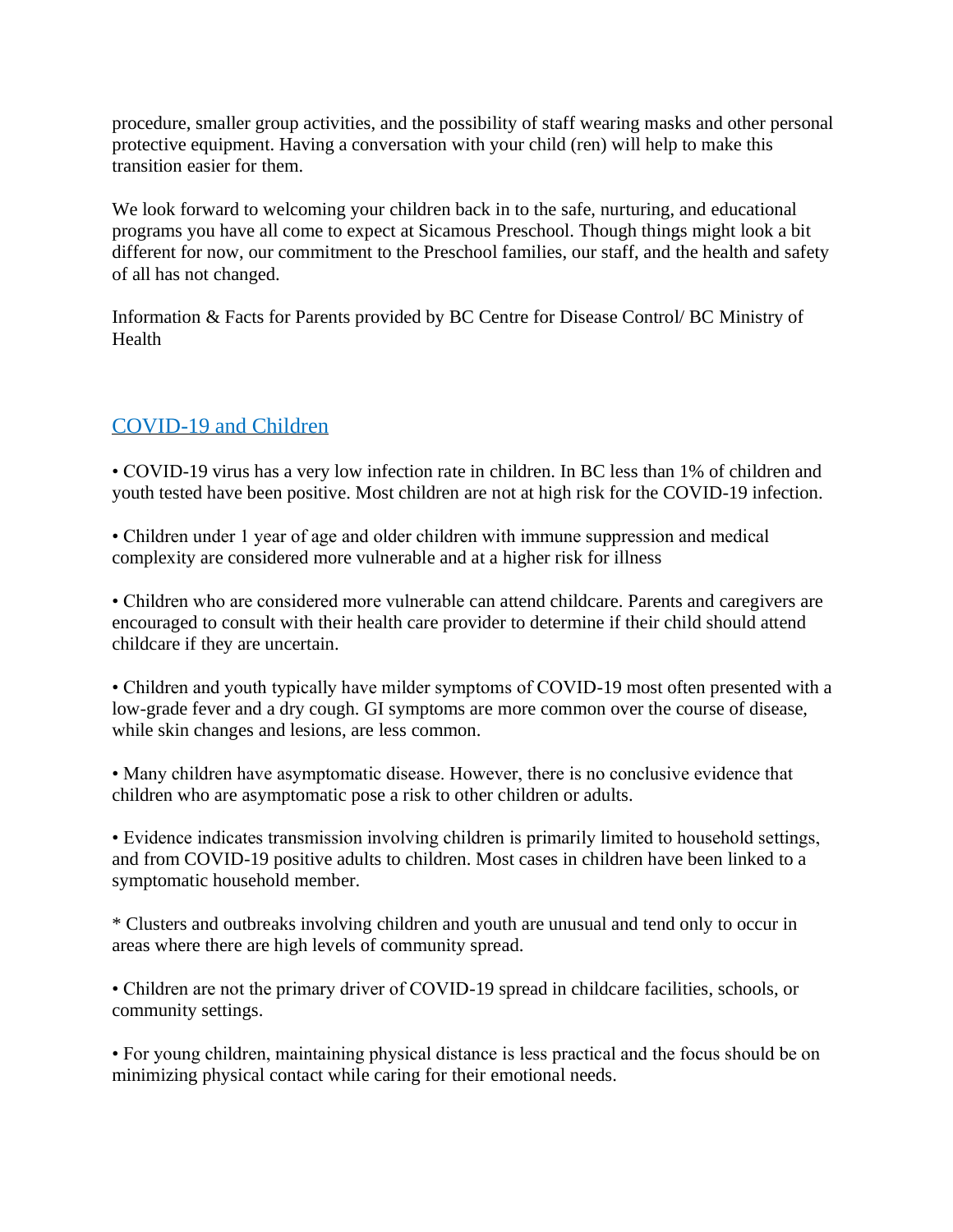## COVID-19 and Adults

• While COVID-19 impacts adults more than children, some adults with specific health circumstances are at an increased risk for more severe outcomes, including individuals.

\*Aged 65 and over

- \*With compromised immune systems
- \*With underlying medical conditions

• Most adults infected with COVID-19 will have mild symptoms that do not require care outside of the home

#### Mental Health

COVID-19 has impacted all our lives in many challenging ways. One may be affected by the anxiety, stress and uncertainty created by the outbreak. Mental health is just as important as physical health, and everyone should take measures to support mental well- being and health during the transition getting back to work.

#### Maintaining Mental Health

- Basic self-care eating regularly, hydrating, and getting good sleep.
- Outside of work stay in touch with friends and supportive family members.
- Take time for yourself after work- exercise, read a book, yoga, hot bath etc
- Limit the news and unplug from social media
- Other resources

• Free virtual counselling provided by registered psychological (British Columbia Psychological Association)

• Canada Mental Health Association-BC Ministry of Mental Health and Addictions

• COVID-19 Public Health Agency of Canada https://www.anxietycanada.com/articles/what-todo-if-you-are-anxious-or-worried-about-coronaviruscovid-19